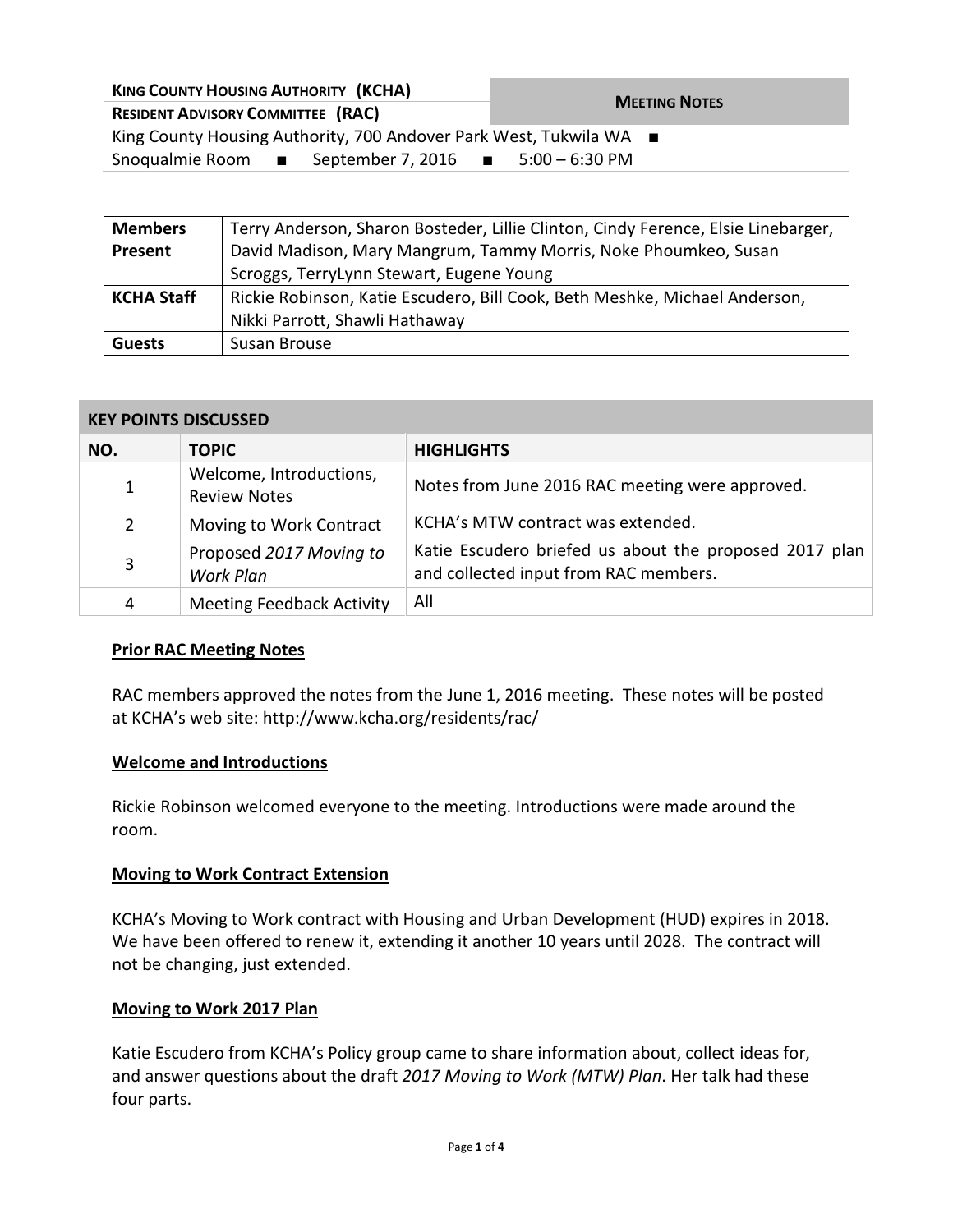1. What it means to be a Moving to Work (MTW) agency.

MTW gives Public Housing Agencies exemptions from many existing public housing and voucher choice (Section 8) rules and more flexibility with how they use their Federal funds in order to better serve local needs. Because of this flexibility, since we became a MTW agency in 2003 KCHA has been able to serve 39% more households than we were serving before.

- 2. What will we keep doing as an MTW agency in 2017? These items were approved in prior MTW plans and do not need to be re-approved in the 2017 plan. Listed below are ongoing goals KCHA will continue to pursue through its MTW flexibility in 2017:
	- a. Expanding housing opportunities for low-income King County residents by adding an additional 485 households to our federally subsidized programs in 2016-2017.
	- b. Increasing access to high opportunity neighborhoods by implementing multi-tiered payment standards, providing supportive services to families pursuing these areas, and seeking opportunities to acquire and develop units in these neighborhoods.
	- c. Supporting families in gaining greater economic independence by developing and evaluating programs that promote improved economic outcomes among residents and their children.
	- d. Preserving our existing affordable housing stock by investing \$15.5 million in capital improvement projects. Katie handed out a list of proposed 2017 Capital Improvement Projects that listed planned improvements at these properties:

Ballinger Homes, Boulevard Manor, Burien Vets House, Cascade Homes, Firwood Circle, Forest Glen, Juanita Court, Juanita Trace, Kings Court, Kirkland Place, Lake House, Northridge, Valli Kee, and Yardley Arms.

- e. Serving diverse populations, such as those exiting homelessness or a domestic violence situation, with targeted supportive housing programs.
- f. Increasing operational efficiency by streamlining business processes and adopting new technologies.
- 3. For 2017, we don't have any brand new activities for which KCHA would need a waiver from the usual HUD rules in order to implement. In 2017 we propose to fine tune and ramp up our existing programs. These are the new activities KCHA is proposing in the draft *2017 MTW Plan.*
	- a. Strengthening Section 8 landlord relationships by creating a landlord liaison staff position dedicated to recruitment, retention and relationship-building with Section 8 landlords in the private marketplace.
	- b. Increasing voucher holder' success leasing up by dedicating additional resources to assist vulnerable households that may be exiting homelessness and struggling to find a place to live. Potential supports include a rent readiness program and discretionary funds for deposits, application fees, and moving costs.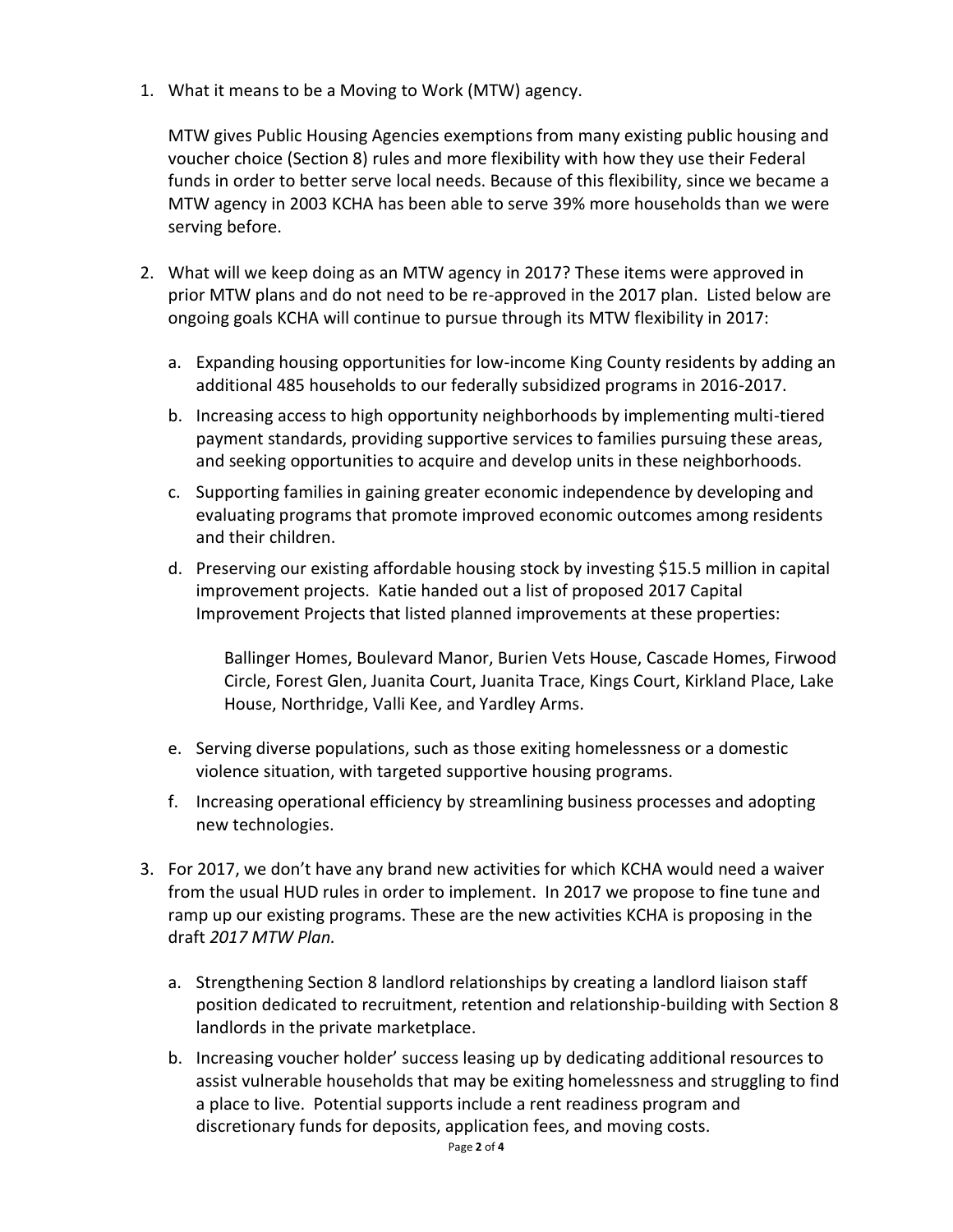- c. Streamlining the move process by not doing a full income recertification every time a resident requests to move units. A household's recertification schedule would remain on the same biennial or triennial review schedule whether or not that household moves.
- d. Expanding flexible rental assistance by experimenting with new ways to effectively use housing assistance dollars to successfully address the needs of our region's growing homeless population.
- 4. RAC members' feedback about the proposed *2017 MTW Plan*. The following were comments made by small groups of RAC members or individual RAC members and not necessarily a recommendation of the entire Resident Advisory Committee. Katie will present the *2017 MTW Plan* to the KCHA Board of Commissioners in October 2016, and will incorporate RAC member comments in her presentation to the Board.
	- a. A suggestion to project the increase in number of households we can serve using MTW flexibility beyond a one year projection.
	- b. We need to reach out more to homeless veterans to help them learn how to access our programs.
	- c. We need more ways to address our region's exploding number of homeless people. Need for additional support for those experiencing homelessness.
	- d. We would like to see KCHA help homeless people who are mentally ill. On the other hand, housing mentally ill people with seniors in KCHA's senior public housing buildings is making seniors feel unsafe. Some mentally ill people need more supportive services than is available in KCHA's public housing buildings.
	- e. We suggest that KCHA to help people from other countries learn how to live in a housing unit in our culture, and also help US-born residents who had an unsettled upbringing how to take care of an apartment. For example, some people need help learning how to take a shower without getting water all over the floor which can cause damage. Some residents need to learn how to clean a house. There is a lot more diversity than there used to be of who lives in high-rise buildings. Diversity includes people from many different cultures, various mental health and physical disabilities, and more diversity of ages. We would like more help getting along with such diversity
	- f. A suggestion to increase the number of programs serving homeless young adults.
	- g. A suggestion that KCHA provide more housing assistance to homeless people coming out of institutions such as mental hospitals, jails and prisons.
	- h. A suggestion to develop small, non-traditional living units for homeless young adults by modifying buildings that are not already apartment buildings (e.g. a hanger).
	- i. Make information about KCHA'S partner agencies easier to find. KCHA partners with some service providers but participants don't know what services are available other than their housing subsidy.
	- j. Concern about utility allowances after energy equipment upgrades are installed in a property.